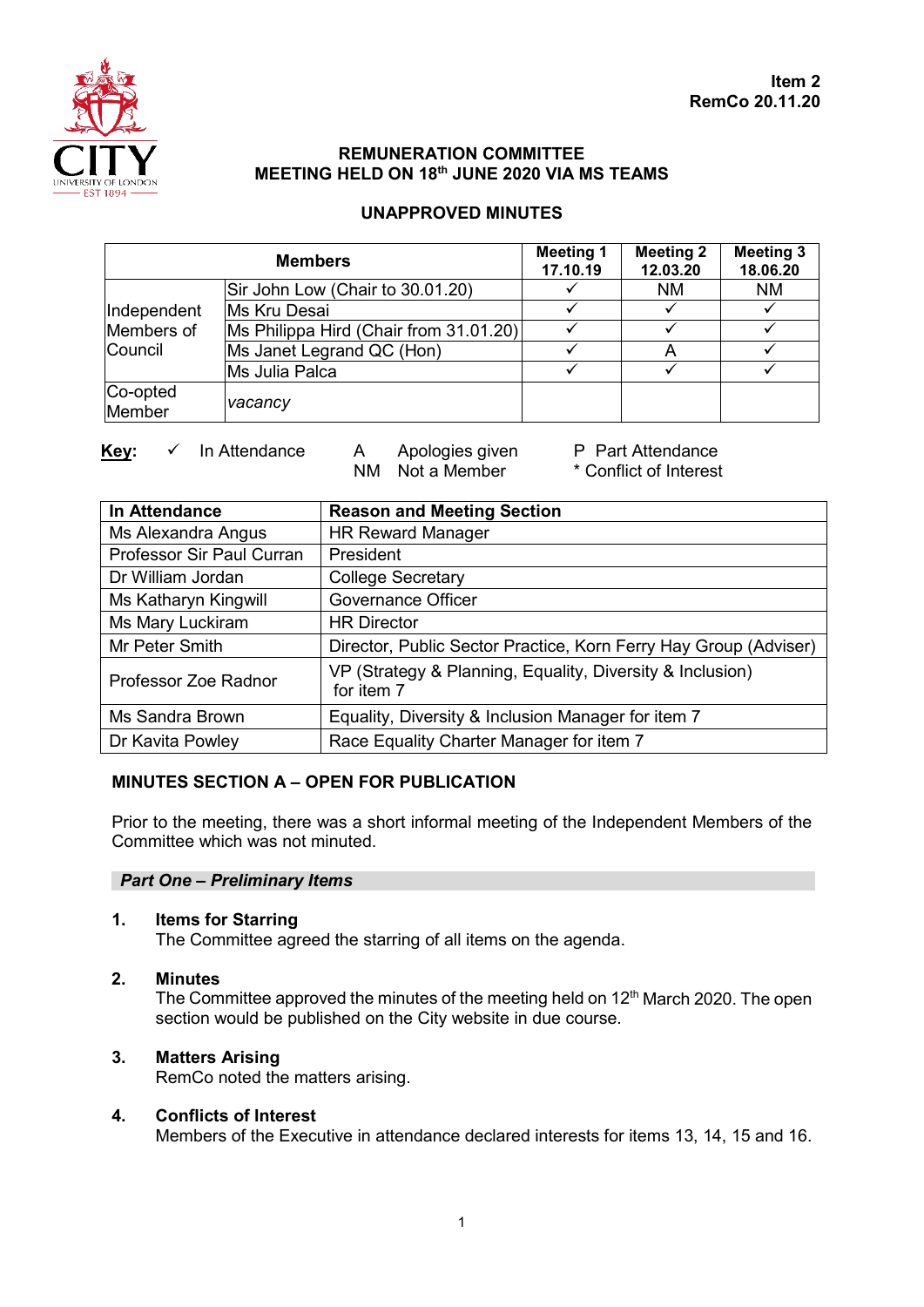## **5. Items Specially Brought Forward by the Chair**

There were no items brought forward by the Chair.

## **6. Remuneration Committee Calendar 2020/21**

The Committee noted the list of future items. The Chair would discuss the forward calendar with the Secretariat in September [**Action]**

## *Part Two – Equality and Diversity*

*The VP (Strategy & Planning), the Equality Diversity & Inclusion Manager and the Race Equality Charter Manager were in attendance for item 7.* 

## **7. Equality and Diversity**

## **7.1 Equality, Diversity & Inclusion Strategy**

RemCo considered the final Equality, Diversity and Inclusion Strategy with a delivery plan and summary of the process to develop the Strategy. The Strategy set out City's aspirations to achieve real and lasting progress for diverse groups and individuals; its implementation via the Delivery Plan would be monitored by City's Equality, Diversity and Inclusion (EDI) Committee. The Strategy was focussed on four key characteristics, disability, gender, race and sexual orientation with due consideration to intersectionality. Eight work-streams would take forward the implementation of the Strategy, six would report to City's EDI committee, HR and Student & Academic Services would lead the remaining two respectively. In discussion the following points were made:

- The EDI Committee would issue a call to staff to join the work streams and it was hoped to involve as many members of City's community as possible.
- Societal expectations were evolving with regard to diversity and the work streams to implement the Strategy were designed to be dynamic in order to respond to change.
- The development in consultation with staff and students of the Strategy had led to agreement on the four main themes to provide focus for activities.
- RemCo suggested that although faith was not included as one of the four themes its importance to the equality agenda should not be disregarded, particularly as recent to Prevent issues at City had related to faith. The team would consider how to take this forward and noted that there had been some disappointment from the Chaplaincy Team that faith was not one of the themes.
- RemCo suggested that priorities should be kept under review in order to remain agile in response to institutional, sectoral and societal priorities.
- There was an opportunity to ensure targets set were relevant to City and that these reflected the demographics of the surrounding community.
- The team would consider how to develop qualitative and quantitative measures of the impact of activities. The response from students and staff had very positive to date with good attendance and the Equality Forum as an example. A second EDI Forum would take place today; 130 colleagues had registered to attend.
- A particular focus would be on the attainment gap for BAME students and staff, and for the latter how to encourage BAME staff to apply for senior roles.

## **Decision**

RemCo **approved** the Equality, Diversity & Inclusion Strategy and recommended that Council should discuss these reports at its next meeting.

## **7.2 Annual Equality, Diversity and Inclusion Report**

RemCo considered the Annual Equality, Diversity and Inclusion Report 2019/20. The report covered both staff and student activity, progress against objectives, and set out planned activity for 2020/2021. The major focus of activity for 2019 had been the development of the EDI Strategy and support for the Equality Charter Marks. New policies had been approved, namely the Student Harassment and Bullying Policy and a new Student Sexual Misconduct Policy. In discussion the following points were made: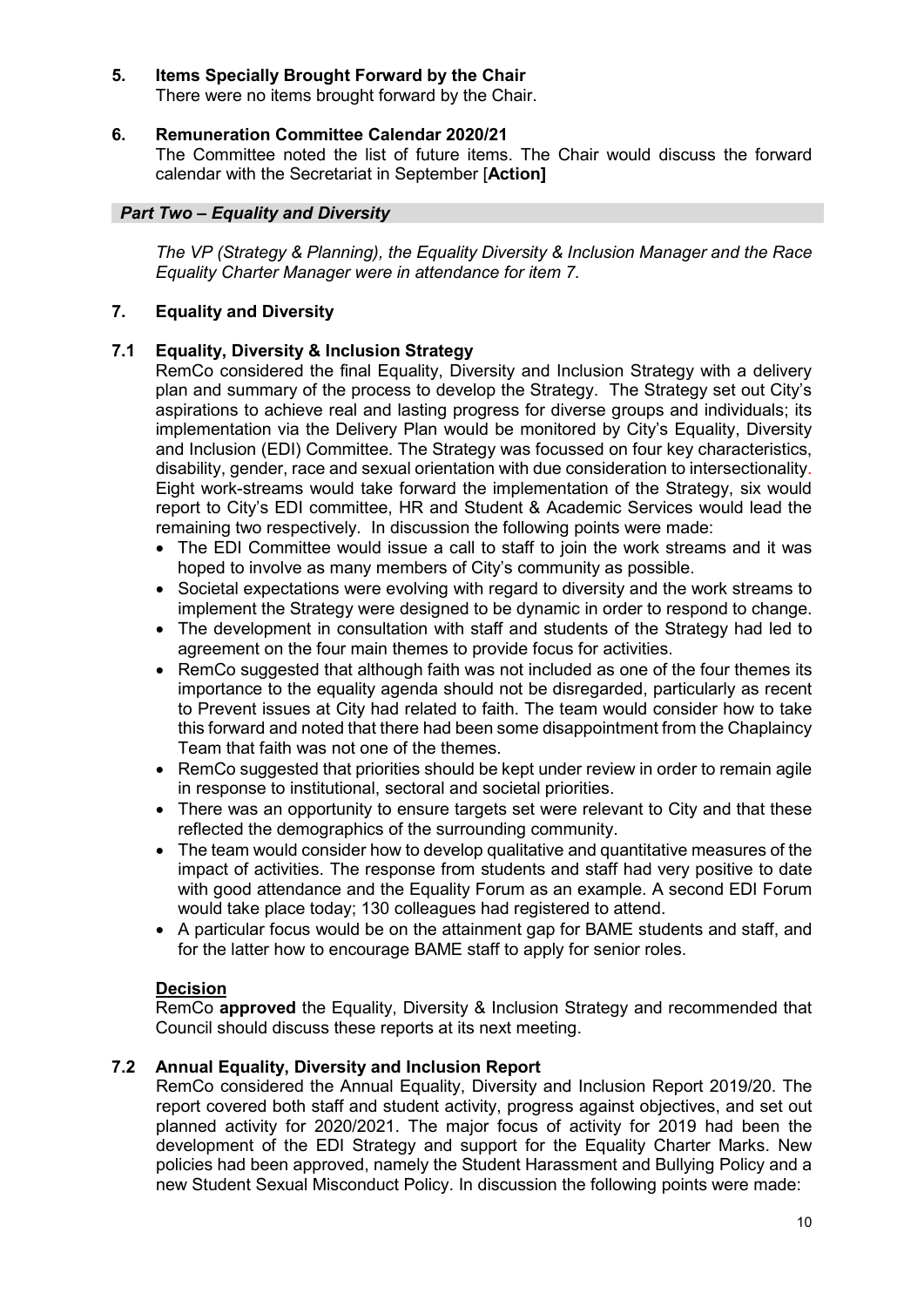- There had been changes to the governance structure for EDI, with a consolidation of the EDI Committee reporting to ExCo.
- Going forward the format of the report would change to reflect the activities of workstreams created to implement the EDI Strategy.
- An online tool for reporting bullying and harassment would be launched in the autumn term.
- City was fortunate to have a leading academic expert on bullying and harassment, Dr Carrie Myers, who had assisted with the development of the new policies.
- Resource remained a challenge as the number of dedicated staff was small and shared across two professional services directorates'.

## **7.3 Athena SWAN Implementation Update**

RemCo considered a report on Athena SWAN at City. Since achieving a Bronze award at institutional level in 2016, two Schools had also gained Bronze awards with the other three Schools preparing their applications. Advance HE had published revised guidance on the framework consequently City was preparing to renew its Bronze Award in November 2021, rather than in 2020. This additional year also provided an opportunity to prepare City for a Silver Award application. In discussion it was noted that some universities had indicated that it would be preferable not to divide race and gender equality; and that City had been asked to co-sign a letter to Advance HE to this effect.

## **7.4 Race Equality Charter Application Update**

RemCo received an update on City's membership of the Race Equality Charter and preparations to seek accreditation at Bronze level. Recent events had highlighted the importance of the work underpinning the application for the Charter and City aimed to use this as a vehicle for change. City would now submit its application in February 2022, rather than February 2021, due to the impact of Covid-19. Good progress had been made so far with positive engagement from staff and students, particularly from the Students' Union and with BAME and EDI networks. Initiatives included a reciprocal mentoring scheme and a *Diversify Your Mind* Book Club. In discussion the following points were noted:

- The BLM movement and Covid-19 had highlighted race equality during the last few months.
- Currently only 14 universities had achieved the award although 60 were members.
- The Appointment Committee for the new President was aware of the importance of equality, diversity and inclusion to the role of the President.
- City would take an institutional approach to race equality, which had proved effective in relation to Athena SWAN. There were challenges however, as different groups were responsible for specific activities. For example, student attainment was overseen by Schools and Student & Academic Services whilst staff recruitment and promotion processes were devised and managed by HR. The EDI Strategy implementation would draw these strands together.
- The work to foreground race equality should help improve City's National Student Survey (NSS) outcomes as well as staff retention.
- The challenge to the executive, for example on lack of progress in increasing diverse representation, since the death of George Floyd had been considerable.
- Views were being sought on the name of Cass Business School now that Sir John Cass' investment in the slave trade had become known. Cass had contacted its staff, students and alumni. The Sir John Cass Foundation had also announced that it would be changing its name. Given the strength of the Cass brand however, it would not be a straightforward decision to relinquish the name.
- The funding from the Foundation had helped many BAME students and it was important not to lose sight of this.
- A change of name needed to be accompanied by other meaningful actions to improve the lives and futures of people of colour.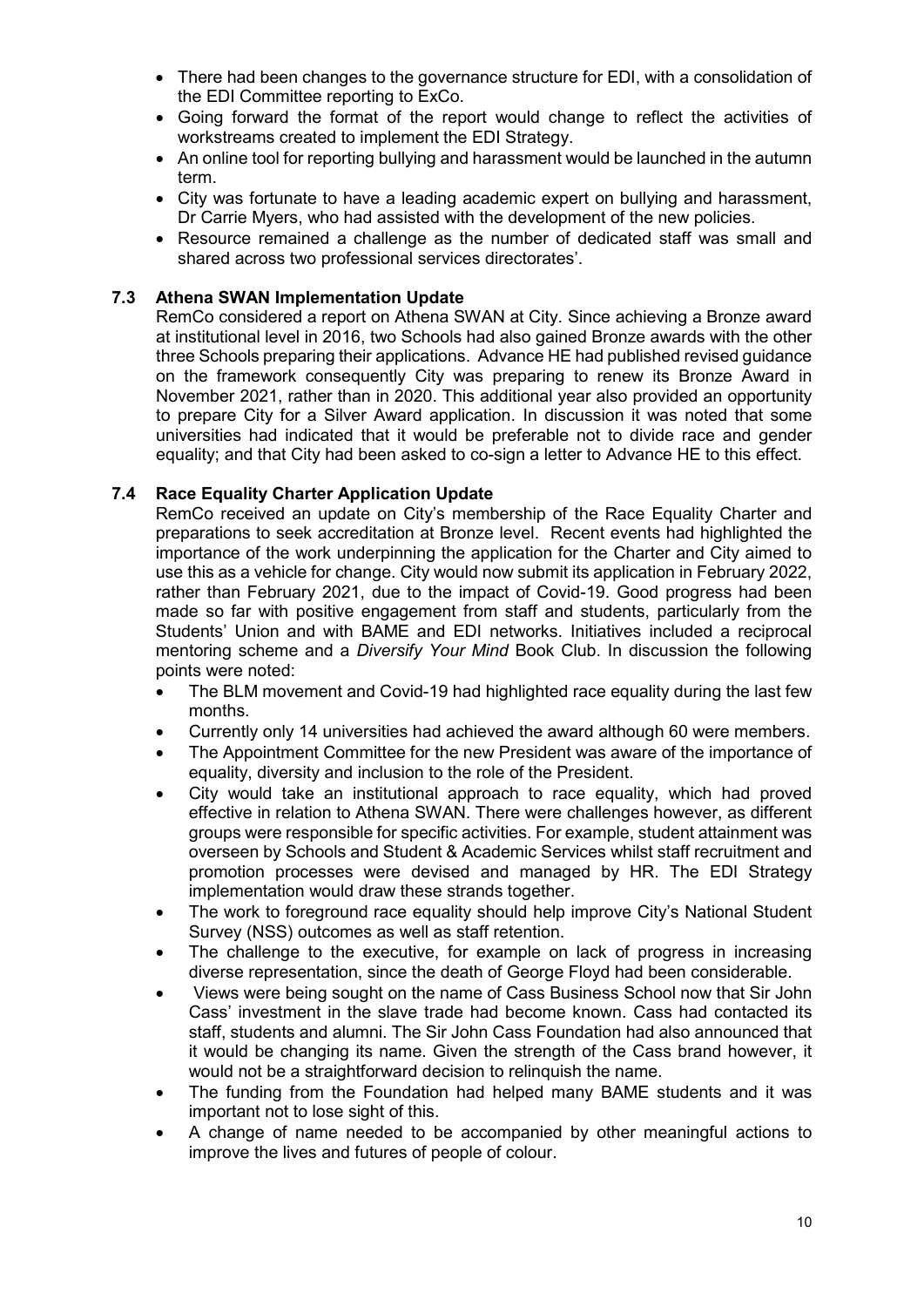#### *Part Three – Strategic Items – Issues for Discussion and Decision*

## **8. Sectoral Developments Update**

Peter Smith (PS) provided an update on sectoral developments noting that:

- Current data indicated that globally, across all sectors in light of the financial challenges posed by Covid-19 a fifth of employers had imposed pay cuts to some staff, however this tended to be to members of the senior teams within these organisations. Data that KornFerry Hay (KFH) has received indicated that a quarter of organisations had made or planned to make redundancies.
- The HE sector was not responding at the same pace as other sectors, possibly due to lower immediate income and cash flow pressures. However there was evidence of a steady build-up of measures to achieve savings.
- Approximately 10-15% of Universities had announced cuts in Senior Staff pay and more institutions were considering such action, often on a voluntary basis, as it was considered to be an important motivational action for the rest of the workforce.
- Universities in Australia had been asked to vote for either universal pay reduction or staff redundancies; and many had opted for a redundancy programme. In the UK Essex was currently polling its staff on this issue.
- There was some evidence of universities considering voluntary redundancy schemes, however the private sector tended to avoid these as there was a risk that high quality staff left with a negative impact on the workforce.
- The Universities of Reading and Kent had already announced targeted compulsory redundancy schemes.
- For the HE sector the limited amount of variable pay and the high proportion of base pay against variable pay afforded employers limited flexibility to make remuneration changes. This combined with the ongoing challenge of the USS Pension Scheme would lead to difficult decisions in the coming months.
- It was early for university leaders to consider what activities to cease or the refocusing of teams whilst it was still unclear how student numbers, and therefore income, would be impacted next year.

RemCo also received an update on remuneration actions at City to address the impact of Covid-19.

*This item is continued in Section B of the minutes, Closed Business.*

## **9. Draft Annual Remuneration Statement**

RemCo considered the draft Corporate Governance and Annual Remuneration Statement to be published with the Financial Statements for 2019/20. The statements followed the same format as those published the previous year. The committee would send any drafting comments to the College Secretary. **[Action]**

## **10. Cass Remuneration Framework**

RemCo received an update on progress against the agreed short, medium, and longterm objectives of the Cass Remuneration Framework. An assessment of the impact of the introduction of the Framework against the original objectives would be provided when the further aspects of the Framework, including the introduction of a new salary range for Readers/Associate Professors had been introduced. Initial indications were that the introduction of revised Professorial bands had been positive in the School. In discussion the following points were noted:

• There had been discussions with Schools with regard to the introduction of a Reader / Associate Professor salary banding however this was now paused due to Covid-19. The cost of introduction of the new salary band would be modest in other Schools, but there would not be additional costs in Cass as the process would formalise the consolidation of current personal elements.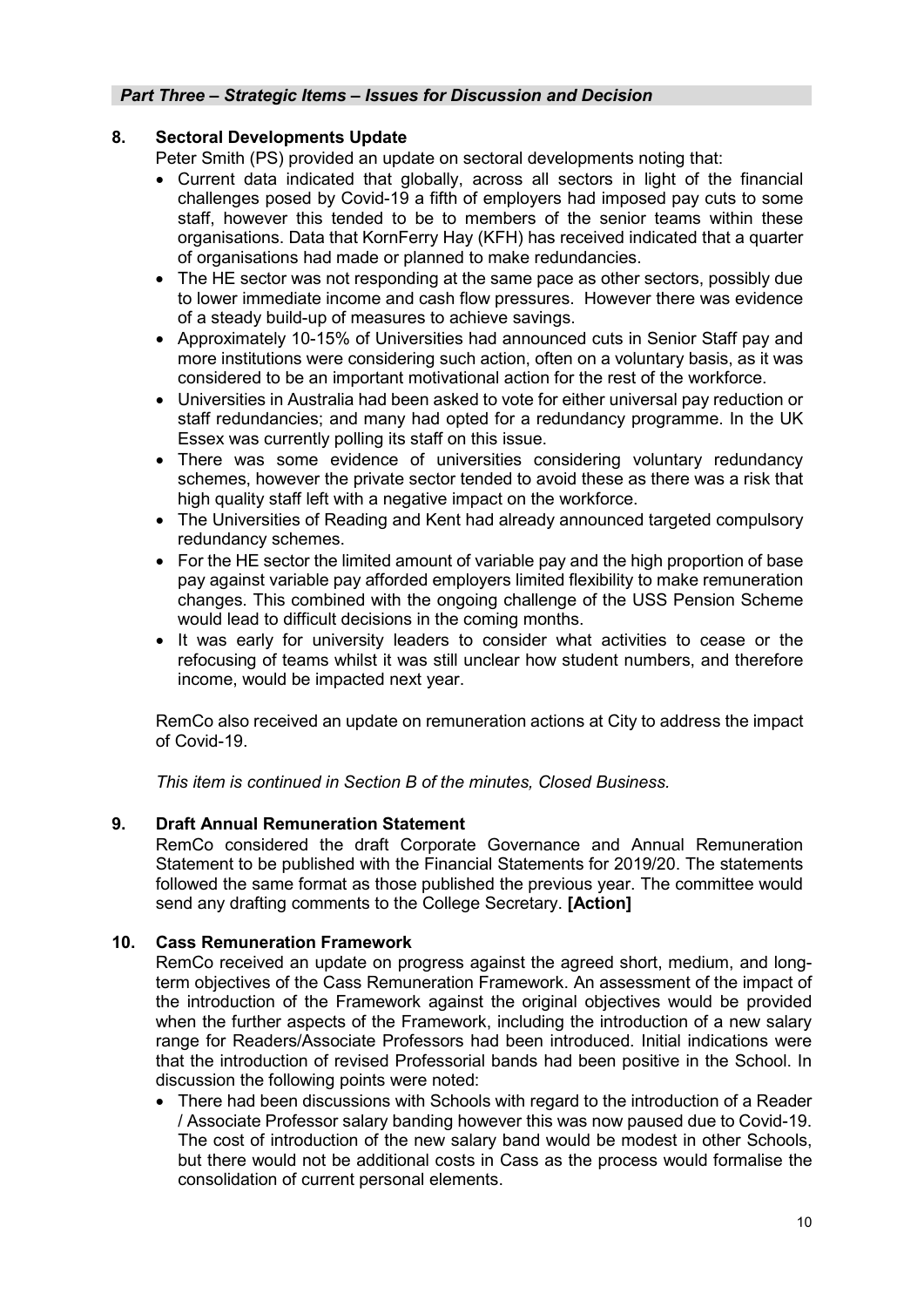- The Chair requested an analysis of the market for staff employed at Reader / Associate Professor level. **[Action]**
- There would be a Promotions Committee on 21<sup>st</sup> July which would provide an opportunity to seek views from Deans on next steps.

## **11. Job Evaluation Update**

RemCo considered an update on the Job Evaluation Scheme for Grade 9 roles. The Committee in March in had requested an update on the response of role holders to outcomes for three roles which had been subject to further benchmarking and evaluation. RemCo had also requested an analysis of the cost of the exercise. In discussion the following points were noted:

- One of the role holders had lodged a claim with ACAS. City would be represented by its legal advisors but had not yet received full details of the claim. There had been no response received from one other role holder and the third had expressed their thanks that issues had been resolved.
- RemCo noted the analysis of expenditure for the Job Evaluation Exercise.

## *Part Four – Higher Paid and Senior Staff – Issues for Discussion and Decision*

### **12. Higher Paid Staff ie staff earning more than £100k per annum.**

### **12.1 New Appointments and Departures**

RemCo noted the departure of two members of senior or higher paid staff since its last meeting.

*This item is continued in Section B of the minutes, Closed Business.* 

### **12.2 Approvals by circulation since the last meeting**

RemCo noted its approvals by circulation since the last meeting.

*This item is continued in Section B of the minutes, Closed Business.*

**12.3 Recommendations for an increase in base pay for a member of Higher Paid Staff** RemCo **approved** a recommendation from the President for an increase in base pay for a member of higher paid staff, subject to one condition.

*This item is continued in Section B of the minutes, Closed Business.*

**12.4 Request to approve a Severance Agreement** RemCo **approved** a Severance Agreement for a member of Higher Paid Staff.

*This item is continued in Section B of the minutes, Closed Business.*

#### **12.5 Exceptional Requests before the next meeting of RemCo**

RemCo noted there could be a number of exceptional requests for approval before the next meeting.

#### **13. Senior Staff reporting to the President / Deputy President**

#### **13.1 Update on the Recruitment process for the Dean of Cass**

RemCo received an update on the recruitment process for the post of the Dean of Cass and noted benchmark data for this position. A broad salary range was proposed to reflect the disparity between Professorial Bands and disciplines for the School; RemCo would be asked for formal approval of the salary range in due course. It was anticipated that shortlisting would take place in September. The HR Director would discuss with the Recruitment Consultants the potential expansion of the candidate search beyond the HE sector, given recent changes in the market. **[Action].**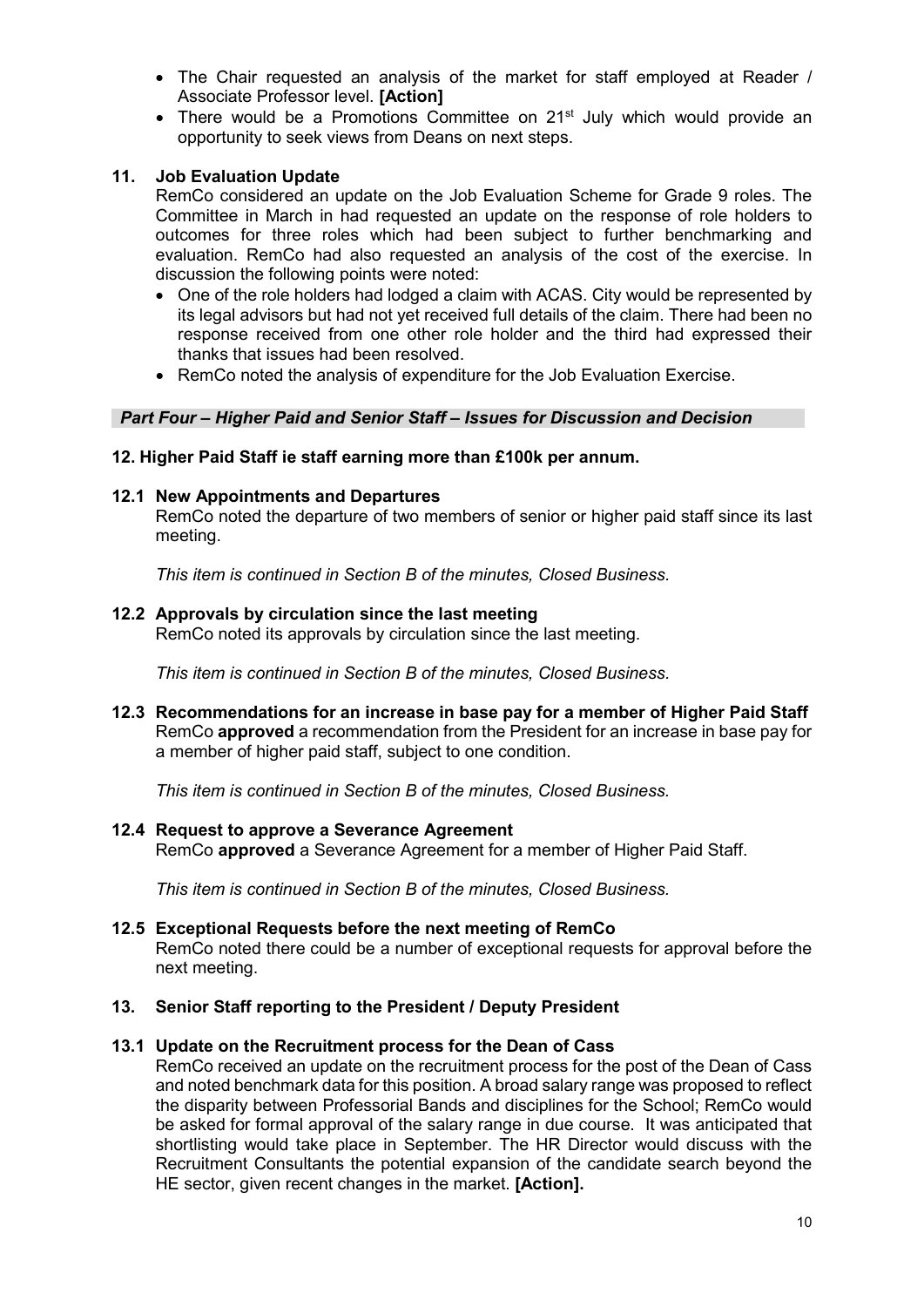## **13.2 Reports on each member of Senior Staff's achievement of objectives for 2019/20 and to note new objectives for 2020/21**

The Committee noted reports on each member of staff's achievement of objectives for 2019/20 and new objectives set for 2020/21 for Senior Staff reporting to the President and the Deputy President. In discussion the following points were made:

- The President noted particularly the tremendous efforts by the Deputy President, the Chief Financial Officer and the HR Director since the onset of the pandemic.
- RemCo suggested that it would be helpful in future to see each individual's performance outcomes for previous years to provide an indication of a consistent level of performance and whether objectives are sufficiently stretching. **[Action]**

### **13.3 Recommendations for increases to base pay**

RemCo noted that there were no recommendations for increases to base pay for any member of Senior Staff reporting to the President and the Deputy President.

*The President left the meeting at this point.*

#### **14 Senior Staff Reporting to the Chair of Council**

- **14.1 Reports on the College Secretary's and the Director of Internal Audit's achievement of objectives for 2019/20 and to note new objectives for 2020/21** The Committee noted reports on each member of staff's achievement of objectives for 2019/20 and new objectives set for 2020/21 for Senior Staff reporting to the Chair of Council.
- **14.2 Report on the President's achievement of objectives for 2019/20 and to note new objectives for 2020/21**

The Committee noted reports on each member of staff's achievement of objectives for 2019/20 and new objectives set for 2020/21 for the President.

#### **14.3 To note no recommendations for increases to base pay**

RemCo noted that there were no recommendations for increases to base pay for any member of Senior Staff reporting to the Chair of Council.

#### **14.4 To note changes to guidance on non-taxable benefits for Heads of Institution** RemCo noted the changes to guidance on non-taxable benefits for Heads of Institution which would come into effect from April 2021.

*This item is continued in Section B of the minutes, Closed Business.*

#### **15 Appointment of the President**

RemCo received a brief verbal update on the appointment of the new President. The Appointment Panel had agreed a short-list of five candidates and formal interviews would be taking place on  $6<sup>th</sup>$  July.

## **15.2 Report on CUC Head of Institution Remuneration and Annual Benchmarking Analysis**

RemCo received an analysis of comparator data with regard to the President's remuneration and for the remuneration package proposed for the new President. This analysis indicated that the package proposed for the incoming President aligned well with City's comparators. In discussion the following points were made:

- Performance related remuneration schemes were not common and indications were that some existing schemes were being discontinued.
- The decision not to offer accommodation to the new President was in line with market trends.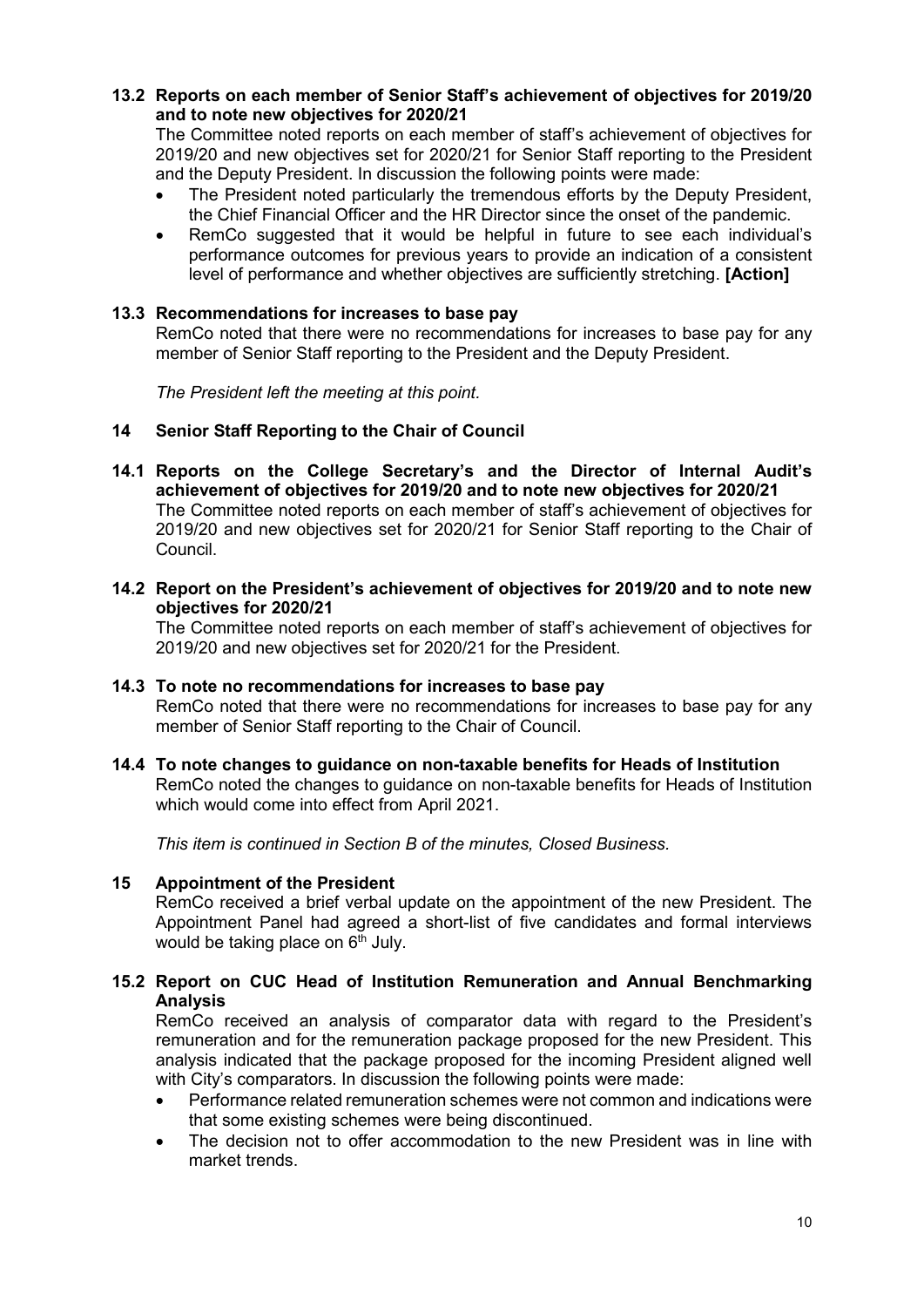• The Director of Marketing & External Relations would develop communications based on the comparator analysis for the remuneration of the incoming President. **[Action]**

## **16 Performance Related Remuneration Scheme (PRRS)**

## **16.1 Recommendation from the President and Chair of Council**

RemCo noted that the Chair of Council and the President were not bringing forward recommendations for payments to individuals in the PRRS for 2019/20, given the impact of financial challenges caused by Covid-19.

## **16.2 PRRS for publication with the Financial Statements for 2019/20**

RemCo noted the PRRS for publication. The College Secretary was asked to consider whether it was necessary to publish the Scheme alongside the Financial Statements 2019/20 given that no payments would be made under the Scheme for that year. **[Action].** *Secretary's Note: the decision by the Chair and the President not to recommend awards under the scheme for 2019/20 did not amount to a decision to discontinue the scheme for that year; and so does not impact on the application of the CUC guidance to the sector on the publication of such schemes.*

# **16.3 Performance Related Remuneration Scheme (PRRS) Review**

RemCo considered a review of the current operation of City's PRRS with comparative analysis of schemes in other sectors, eligibility, and consideration of thresholds for payment under the scheme, in order to agree the approach to performance related pay going forward. RemCo was particularly asked to consider the approach to the PRRS for 2020/21, given that the financial impact of Covid-19 was very likely to have maximum impact at that point. In discussion the following points were made:

- Given the likely budget deficit in 2020/21 and in the light of the decisions by the Chair and the President not to recommend awards under the scheme in 2019/20, there was a strong case for discontinuing the PRRS for Senior Staff in the next academic year. It would also be helpful to pause the Scheme pending consideration of the future approach to the PRRS. This could take place once the new President was in post.
- Careful messaging was required to explain RemCo's decision for 2020/21. The College Secretary would draft a statement from RemCo to explain its decision regarding the PRRS for 2020/21, for consideration by the Chair and Chair of Council. **[Action]**
- RemCo would consider resumption of a performance related remuneration scheme for 2021/22 if the financial pressures then were less acute.
- RemCo was generally supportive of an incentive scheme with annually set targets in an Annual Incentive Plan (AIP), rather than a Long Term Incentive Plan (LTIP) as it offered increased agility to respond to change.
- The Committee had noted the evident and excellent teamwork of the Senior Team during recent months and suggested that a future PRRS might also include consideration of personal contribution to teamwork as well as overall objectives.
- The Higher Education sector differed from other sectors in that incentive schemes tended to be designed to encourage continued engagement.
- Informal discussions with some members of the Scheme had indicated that the Scheme was not a main driver for performance.
- Peter Smith noted that only 20% of HEIs offered incentive schemes to their senior staff, and that indications were that schemes were being discontinued. Many private sector schemes were in abeyance for this year already, in part, through difficulties around setting targets in such an uncertain environment.
- It was not proposed to reduce eligibility for the Scheme.
- The Recruitment Consultants for the appointment of the new President had been informed that there was a review of the Scheme underway.